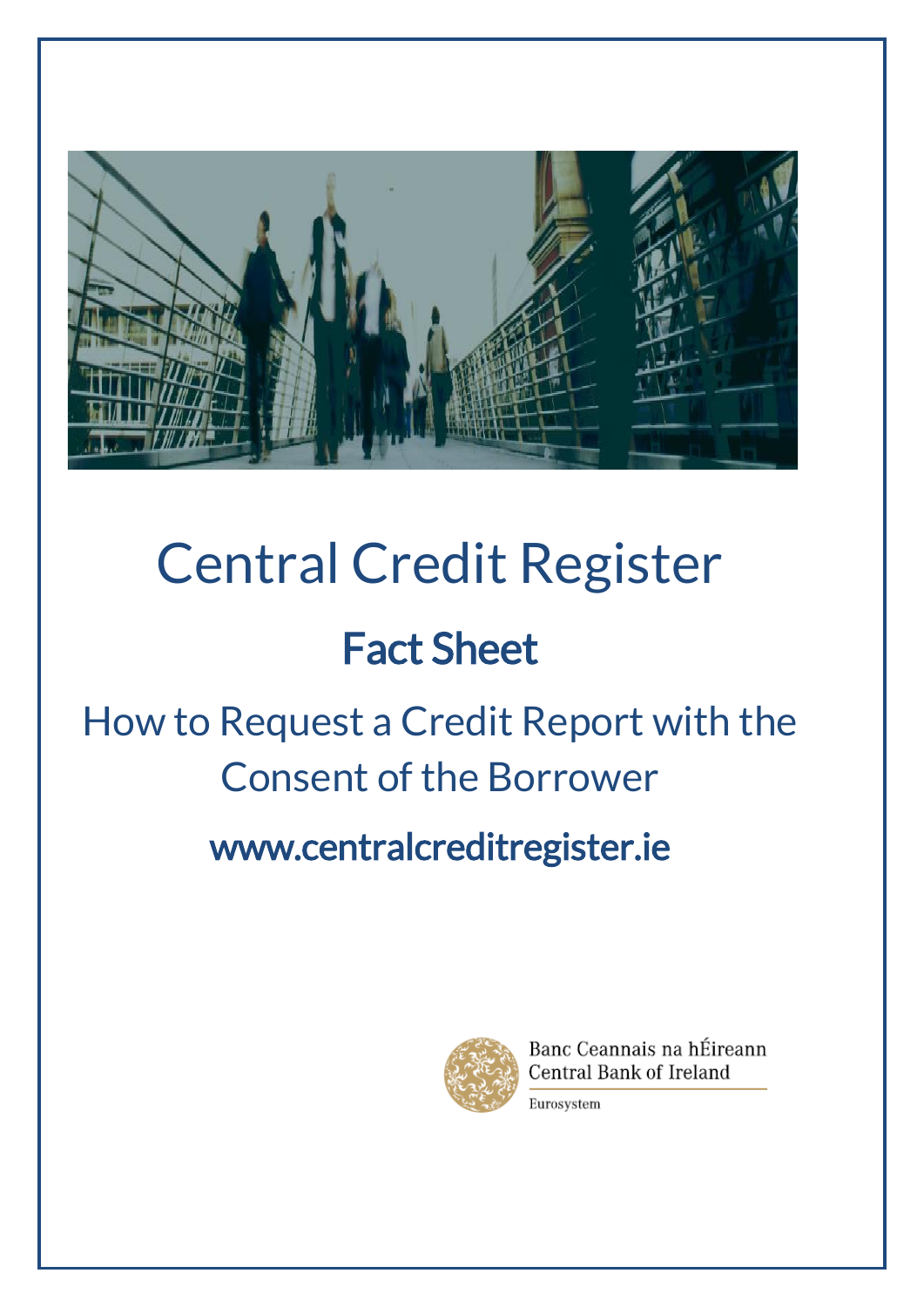# Who this document is for?

This document is for third parties requesting a credit report on a borrower's loan with the consent of the borrower. A third party could be:

- 1. A person acting in a non-professional or non-advisory capacity for example, a friend, relative or spouse.
- 2. A person acting in a professional or advisory capacity for example, a financial advisor.
- 3. A firm acting in a professional or advisory capacity for example, accountants or solicitors.

# The Central Credit Register

The Central Credit Register is a national database that, on request, provides:

- a borrower with an individual credit report detailing their credit agreements;
- a lender with comprehensive information to help with credit assessments; and
- the Central Bank with better insights into national trends in the provision of credit.

The Central Credit Register also supports the Central Bank's obligations and functions, including consumer protection, supervising the financial sector and ensuring financial stability.

Since 30 June 2017, banks, credit unions and any lender providing consumer loans of €500 or more must submit personal and credit information on those loans to the Central Credit Register.

Consumer loans include credit cards, mortgages, overdrafts and personal loans.

Since 31 March 2018, Local Authorities and Moneylenders providing loans of €500 or more must submit personal and credit information on those loans to the Central Credit Register. Business loans are also included from this time.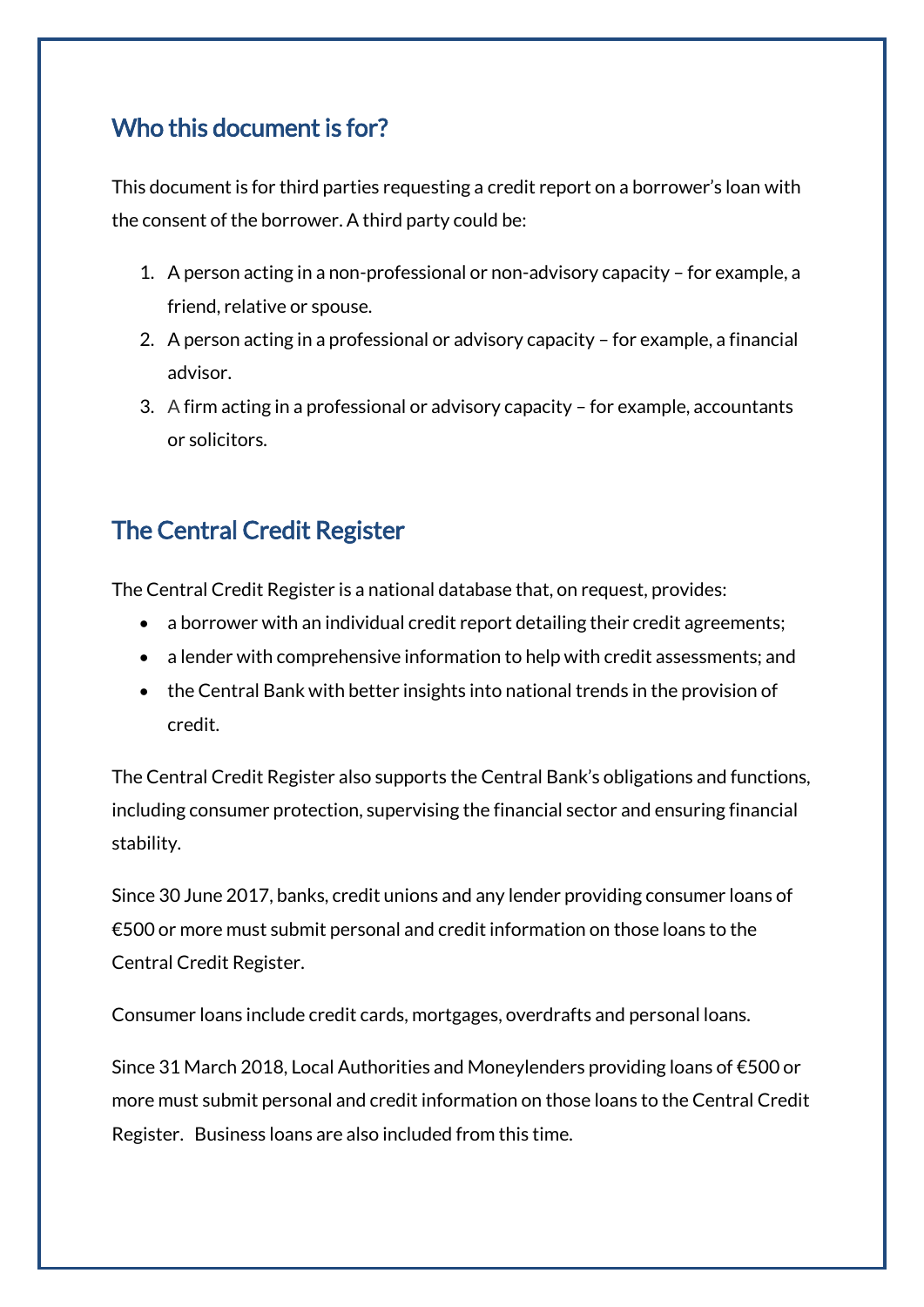Since 30 June 2019 lenders who provide Hire Purchase, PCPs or similar type loans of €500 or more must submit personal and credit information on those loans to the Central Credit Register.

Information submitted by lenders is matched by the Central Credit Register and used to create a credit report.

Lenders must request a copy of a borrowers credit report when they have applied for a loan of €2,000 or more. They may also, if they wish, request a copy of the credit if the loan application is for less than €2,000.

Lenders may also request a copy of the credit report if

- the borrower has requested a re-structure of an existing loan;
- there are arrears on an existing loan; or
- there has been a breach of the limit on a credit card or overdraft.

The Central Credit Register does not:

- decide if a loan is approved or not the lender makes that decision;
- score or grade credit reports

# Who owns the information?

The Central Bank owns the information held on the Central Credit Register. The Central Bank is a data controller under the Data Protection Acts. Information submitted by lenders to the Central Credit Register is used to create individual credit reports. A credit report can help lenders when making decisions about loans and loan applications. More information on the collection and use of your personal data is available at [centralcreditregister.ie.](https://cbiteams/sites/centralcreditregister/Client_Engagement/CCR%20WEBSITE/FACTSHEETS/2022/PSC%20ACCEPTABLE/ENGLISH/.centralcreditregister.ie)

This website will also give you a link to the Central Bank's Data Protection Privacy Notice.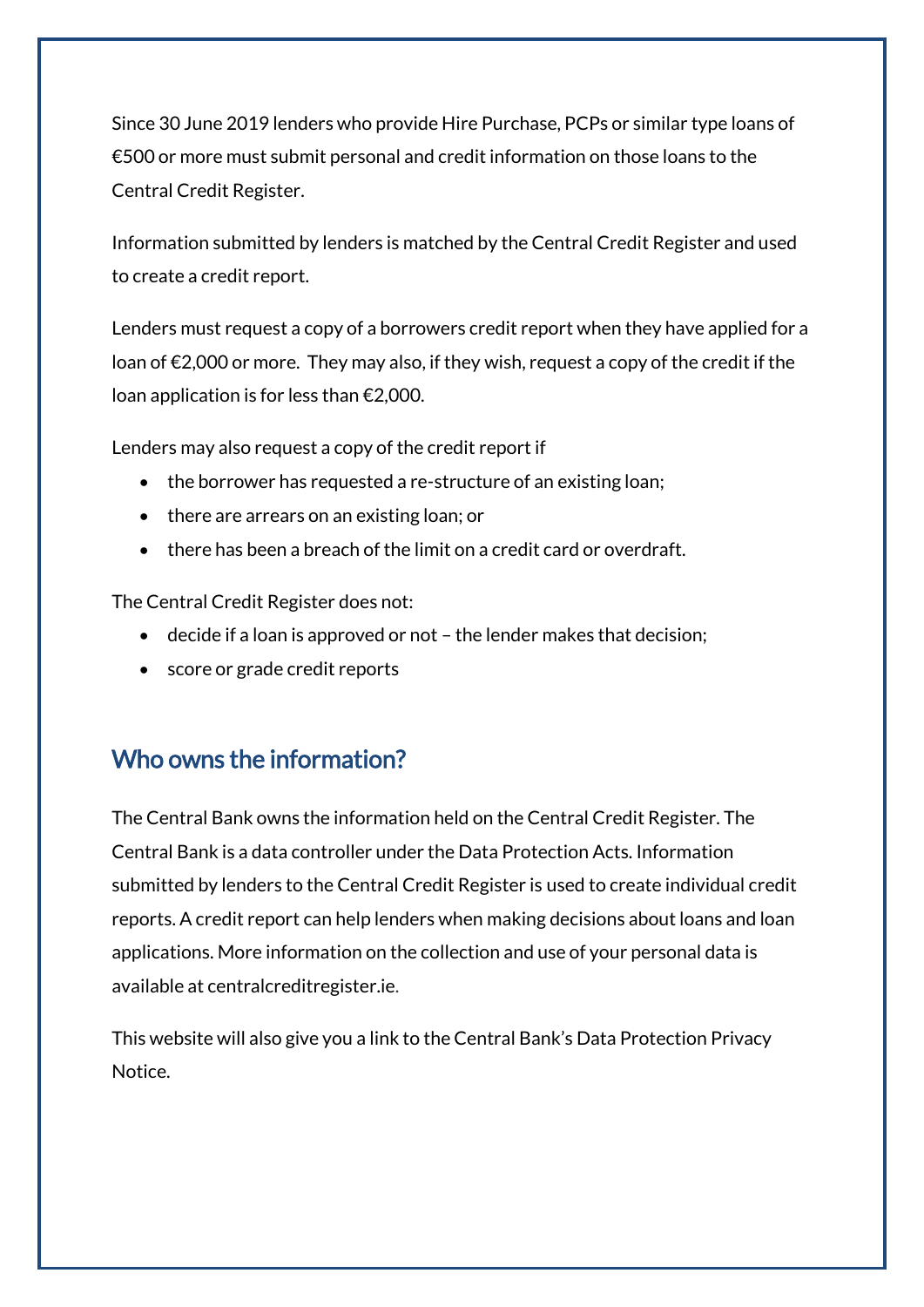# Do I need the borrower's consent to get a credit report?

By law you need the consent of the borrower before you can request their Credit Report (Section 15(6) of the Credit Reporting Act 2013).

To ensure that all data protection rights are upheld, and to get access to a credit report, you, as the third-party applicant, must provide:

- 1. identification documents for the borrower;
- 2. your own identification documents;
- 3. an application form signed by the borrower appendix 1; and
- 4. a letter of consent signed by the borrower appendix 2.

### What information do I need about the borrower?

As a third party requesting the credit report, you will need to provide legible copies of documents to prove three things:

#### 1. Proof of borrowers identity

A clear and legible copy of ONE of the following documents (no document should be more than 6 months older than its expiry date):

- Passport the identification page (name, date of birth, photo and signature) of the borrowers passport including name, date of birth, photo and signature; or
- EU Driving Licence card the identification side (photograph, name and signature) of the borrowers EU driving licence card.

Contact us a[t myrequest@centralcreditregister.ie](mailto:myrequest@centralcreditregister.ie) if you cannot provide either of the above

#### 2. Proof of borrowers address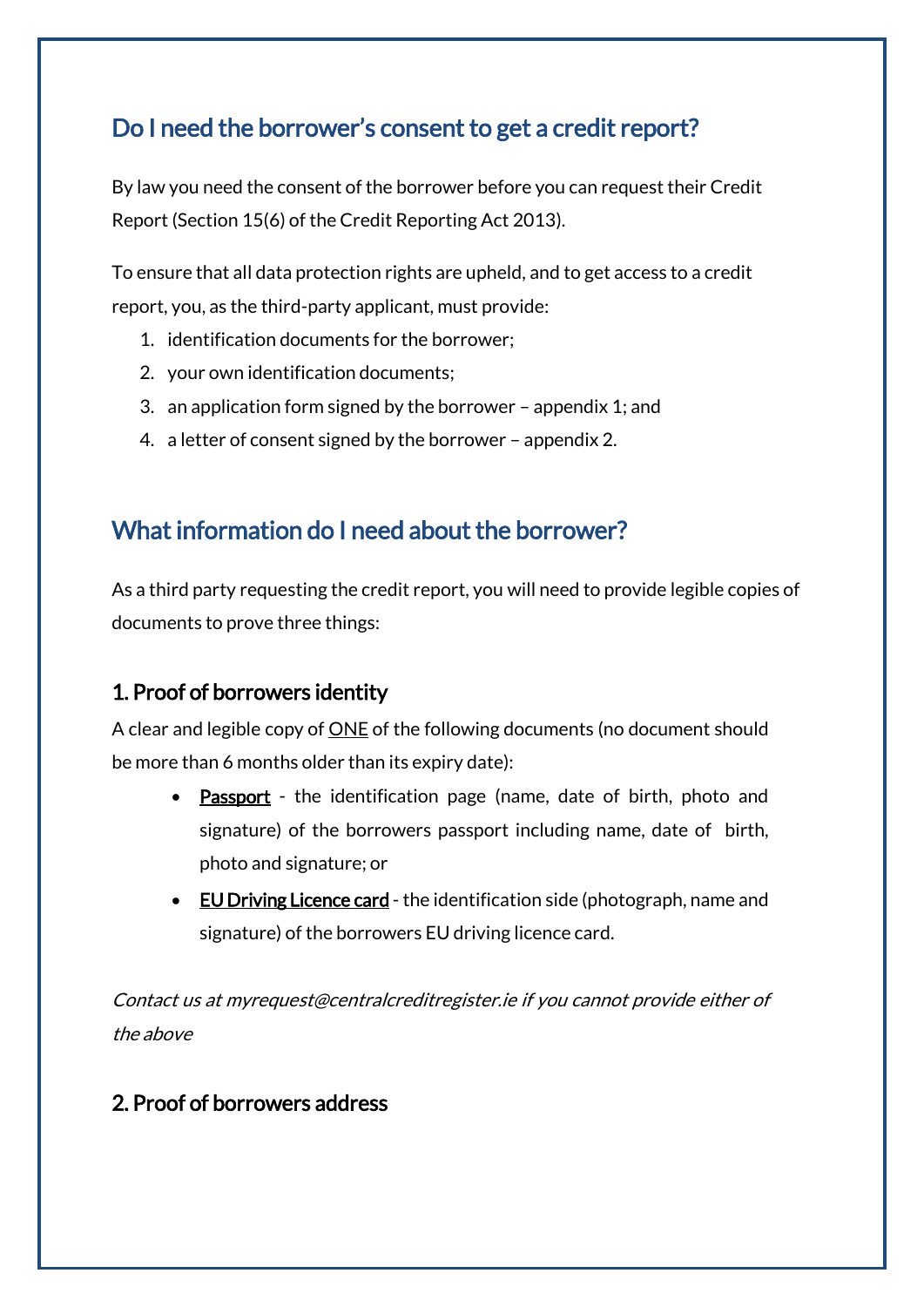A copy of ONE of the following documents to prove the borrowers address (no document should be more than 6 months older than the date of the application and must show the FULL address):

- utility or landline telephone bill;
- statement from a bank, building society or credit union;
- a letter from the Department of Employment Affairs and Social Protection or the Revenue Commissioners addressed to the borrower;
- a letter from any other statutory body or State agency addressed to the borrower; or
- a letter from an insurance company addressed to the borrower relating to an existing insurance policy.

#### 3. Proof of your PPSN

A copy of ONE of the following documents to prove the borrowers PPSN:

- Public Services Card both sides (front and back)
- a letter from the Department of Employment Affairs and Social Protection or the Revenue Commissioners addressed to the borrower showing the borrowers PPSN;
- a Tax Assessment or Notice of Tax Credits;
- a receipt for a social welfare payment;
- a medical card or drug payment scheme (DPS) card;
- a payslip, or Employment Detail Summary document from Revenue.

See our Data Protection Statement at centralcreditregister.ie for more information on how we process your personal information.

Please note that we will keep the personal information provided to prove the identity of the borrower for five years. After that, it will be deleted or, if it is in hard copy, it will be securely destroyed.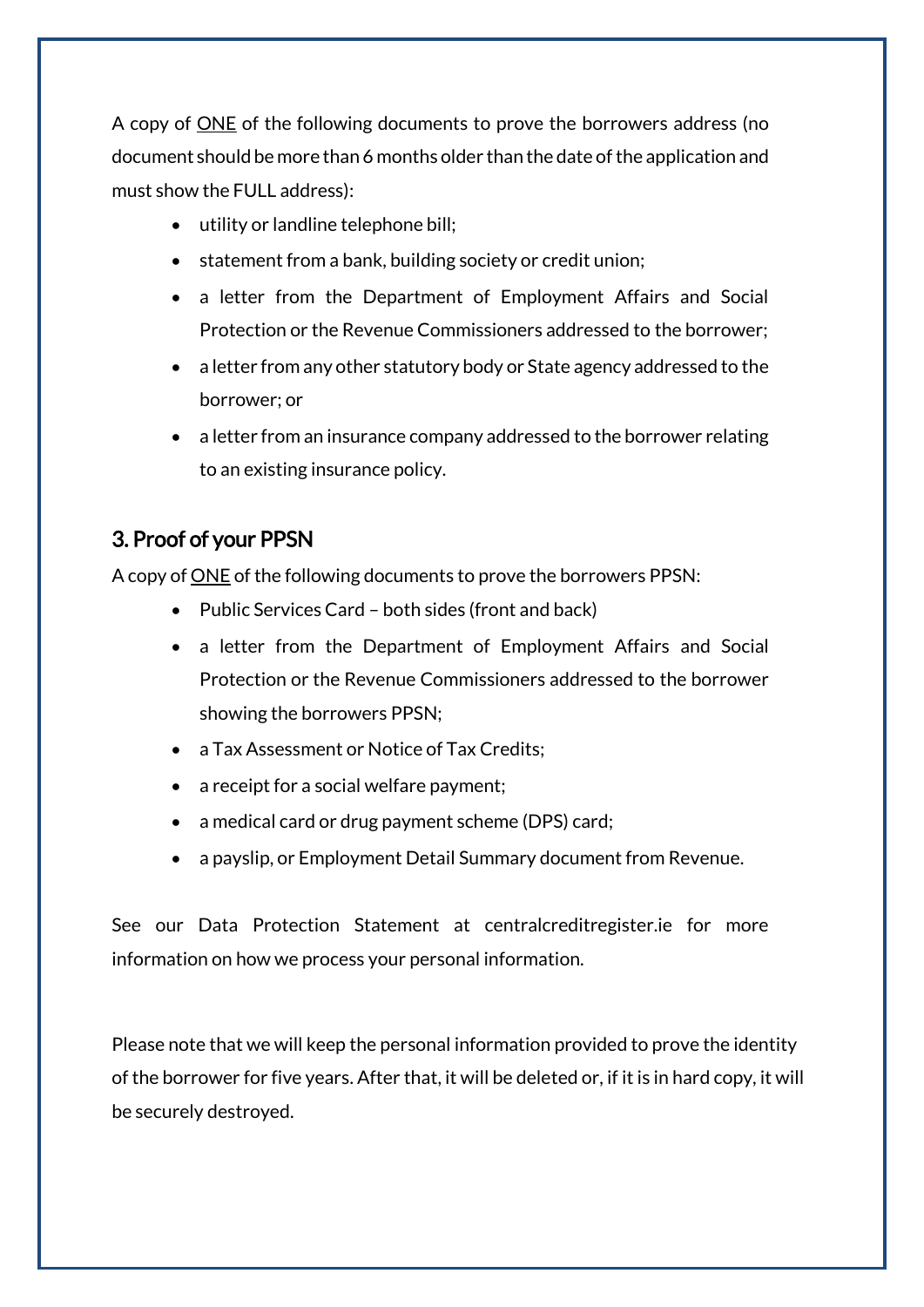# What proof of third party identity is needed?

The third party will need to provide proof of their own identity. There are three types of third parties, and we explain each of the identify requirements for each third party type below.

#### Type 1: An individual acting in a non-professional or non-advisory capacity

If this is you, you must provide legible copies of the following documentation:

#### 1. Identity of third party

A clear and legible copy of ONE of the following documents (no document should be more than 6 months older than its expiry date):

**Passport** - the identification page (name, date of birth, photo and signature) of your passport including name, date of birth, photo and signature; or

2. **EU Driving Licence card** - the identification side (photograph, name and signature) of your EU driving licence card.

#### 3. Address of third party

Acopy of ONE of the following documents to prove your address (no document should be more than 6 months older than the date of the application and must show the FULL address):

- utility or landline telephone bill;
- statement from a bank, building society or credit union;
- a letter from the Department of Employment Affairs and Social Protection or the Revenue Commissioners addressed to you;
- a letter from any other statutory body or State agency addressed to you; or
- a letter from an insurance company addressed to you relating to an existing insurance policy.

#### Type 2: An individual acting in a professional or advisory capacity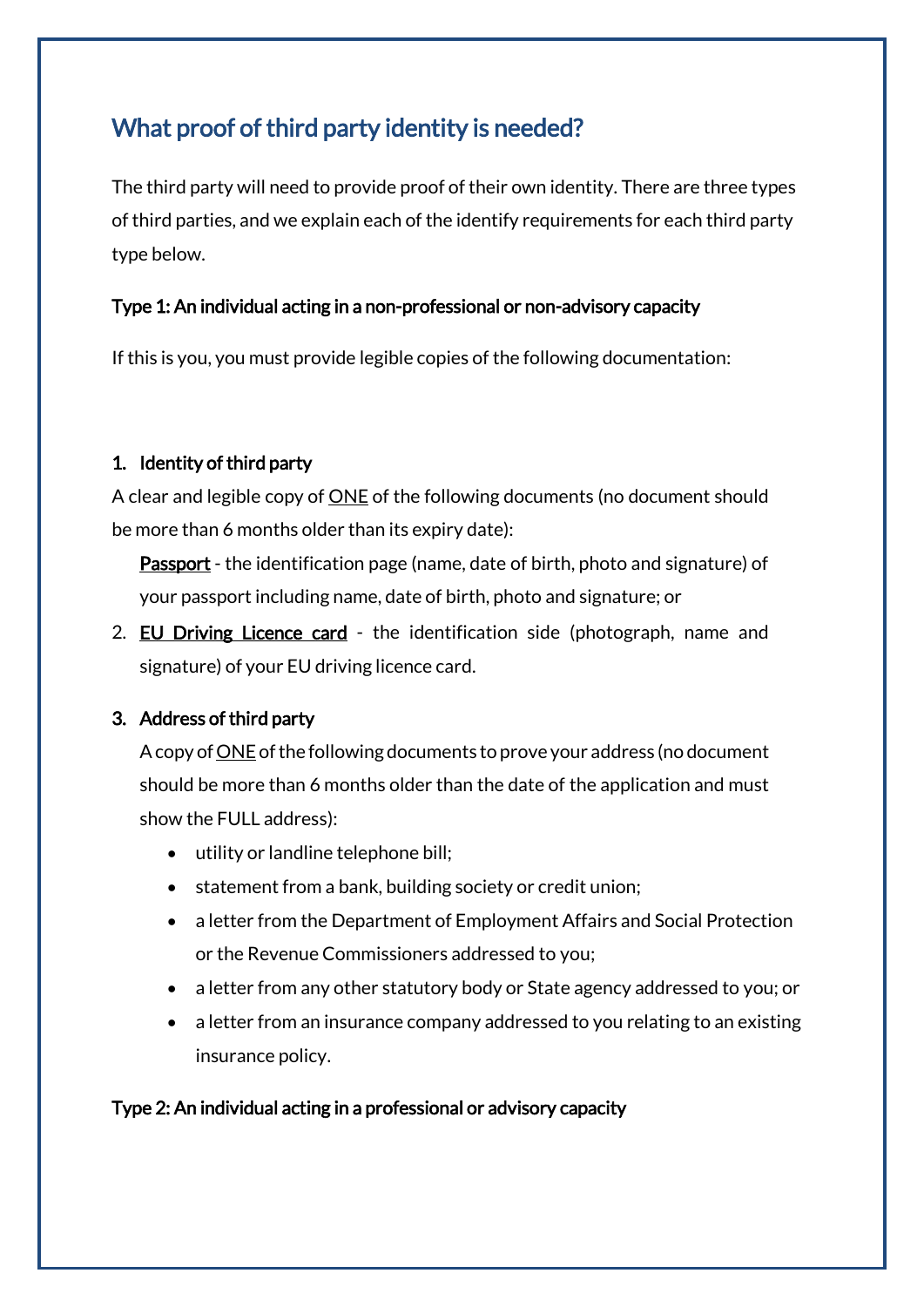If this description fits you, you must provide a legible copy of one of the identification documents listed in point 1 above, together with a copy of your headed paper, including the registered office address and confirmation of regulatory status, if any.

#### Type 3: A firm acting in a professional or advisory capacity

If you are a firm acting in a professional or advisory capacity, your firm must provide a legible copy of your headed paper, including the registered office address of your company and confirmation of regulatory status, if any.

#### Whatever type of third party you are, please make sure that:

- you send copies and not original documents, if posting;
- copies of any uploaded or scanned documents are legible.

Please note that we will keep the personal information you provide to prove your identity as a third party for five years. After that, it will be deleted or, if it is in hard copy, it will be securely destroyed.

# Further information

Online: [www.centralcreditregister.ie](http://www.centralcreditregister.ie/) Email: [myrequest@centralcreditregister.ie](mailto:myrequest@centralcreditregister.ie) Landline: 01 224 5500



June 2022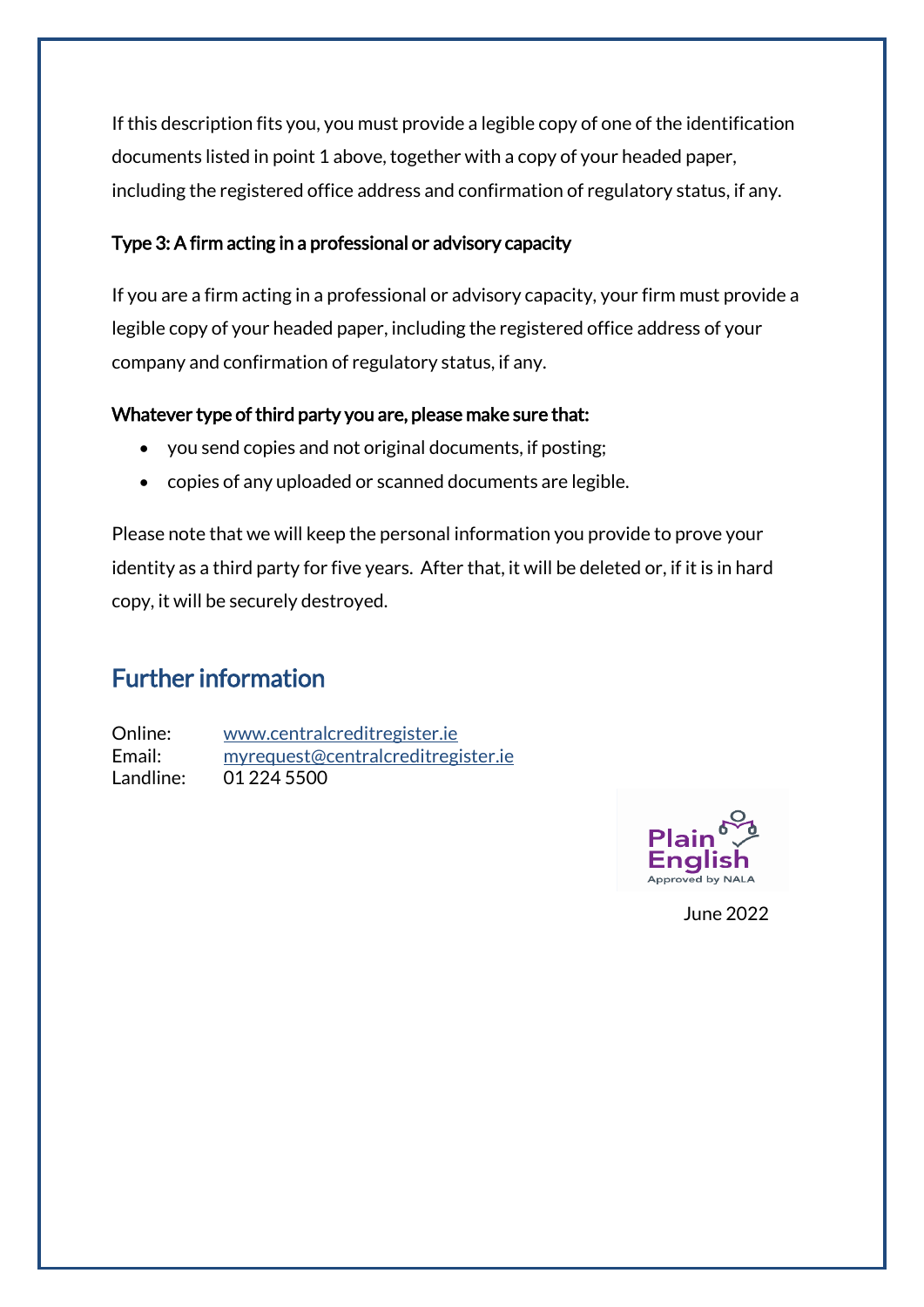#### Appendix 1

### **Central Credit Register Application Form**

**Please complete parts 1 and 2 of this form and read part 3 carefully. Remember to sign and date the application form. Please return your completed and signed form along with the identification documents to the Central Credit Register by the address shown on the application form.** 

| Request type: Credit Report                                            |  |  |  |
|------------------------------------------------------------------------|--|--|--|
| Response will be sent by: Email or post (please circle as appropriate) |  |  |  |
| To this address:                                                       |  |  |  |
|                                                                        |  |  |  |
|                                                                        |  |  |  |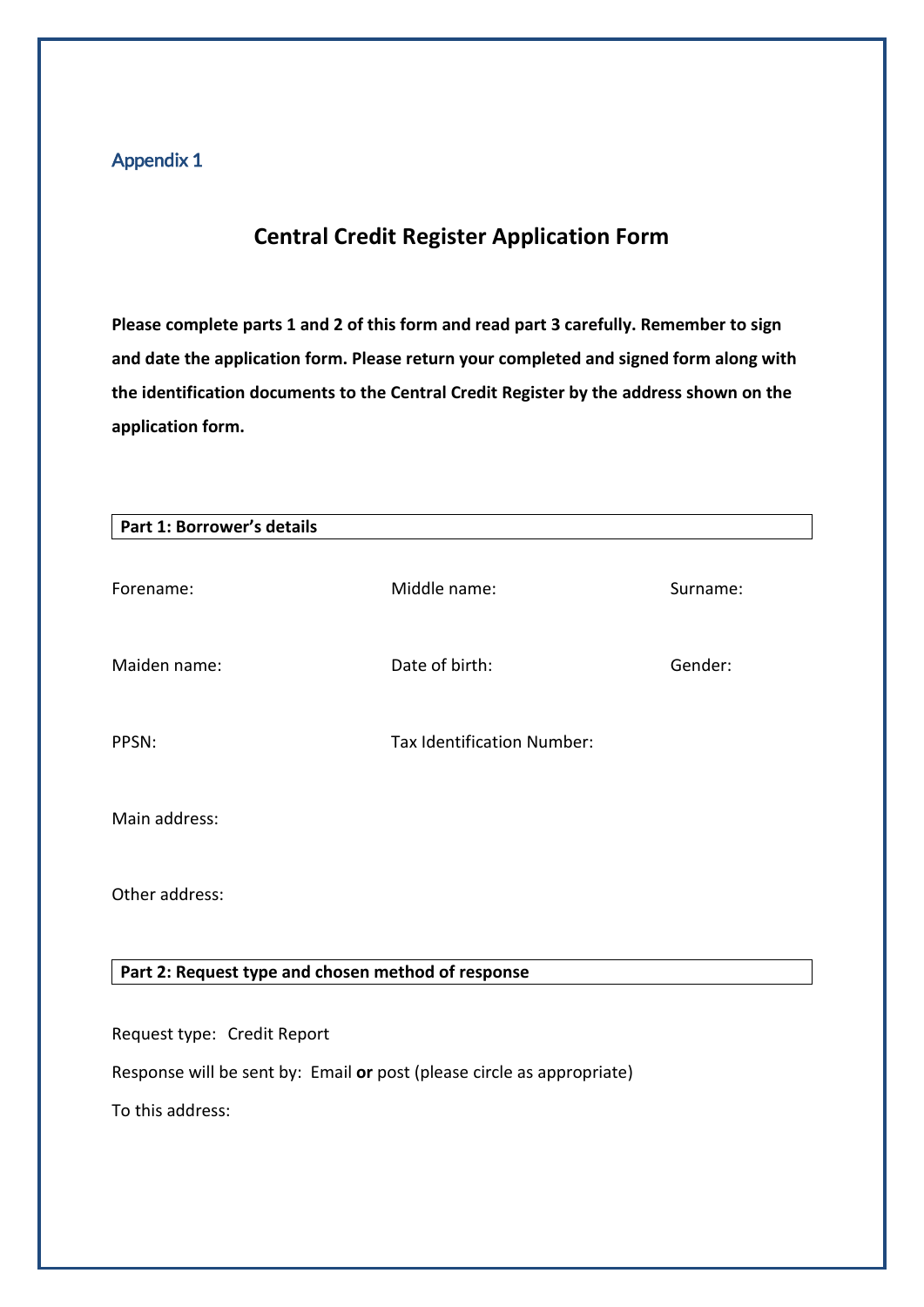#### **Part 3: Data Protection Statement**

This Data Protection statement provides information about the ways in which the Central Credit Register and the Central Bank of Ireland processes personal data supplied to it by lenders in connection with loan applications and loan agreements for €500 or more.

For the purposes of data protection legislation, the data controller for personal data provided to the Central Credit Register is the Central Bank of Ireland, New Wapping Street, North Wall Quay, Dublin 1.

All information contained on the Central Credit Register is stored within the European Union. If a borrower requests a credit report from outside the European Union, we will respond as instructed by the borrower.

The Central Credit Register has been established by the Central Bank of Ireland, under the [Credit Reporting Act 2013 as amended \(the Act\)](https://www.centralcreditregister.ie/media/1337/credit-reporting-act-2013.pdf) and associated regulations. The Central Credit Register is a mandatory database of personal and credit information. The Central Bank has contracted with CRIF Ireland Ltd, Adelphi Plaza, Georges Street Upper, Dun Laoghaire, Co Dublin (a wholly owned subsidiary of CRIF S.p.A) to operate the Central Credit Register. CRIF Ireland Ltd is the Central Bank's data processor.

#### Collection and use of personal data

Under the Act, lenders are obliged to submit credit information and personal information on individual borrowers [\(read what's included\)](https://www.centralcreditregister.ie/about/what-is-included/) to the Central Credit Register. Personal information includes:

- (a) name
- (b) date of birth
- (c) gender
- (d) current and previous addresses
- (e) telephone number
- (f) personal public service number (PPSN)

This information is necessary for the purposes of accurately identifying borrowers and matching their loans, including loans that they may have with more than one lender. This information is stored securely on the Central Credit Register and will be released only when a lender or the borrower to whom the information relates requests access; if the borrower to whom the information relates, consents to the release of this information to another person; as provided by the Credit Reporting Act 2013 as amended, the Data Protection Act 2018 or as required or permitted by law or any other applicable legislation. The Central Bank may also transfer information to state agencies and law enforcement bodies when it is considered necessary and proportionate to do so.

Personal data relating to a credit agreement will be held on the Central Credit Register for a period of 5 years. This 5-year period generally runs from the date of final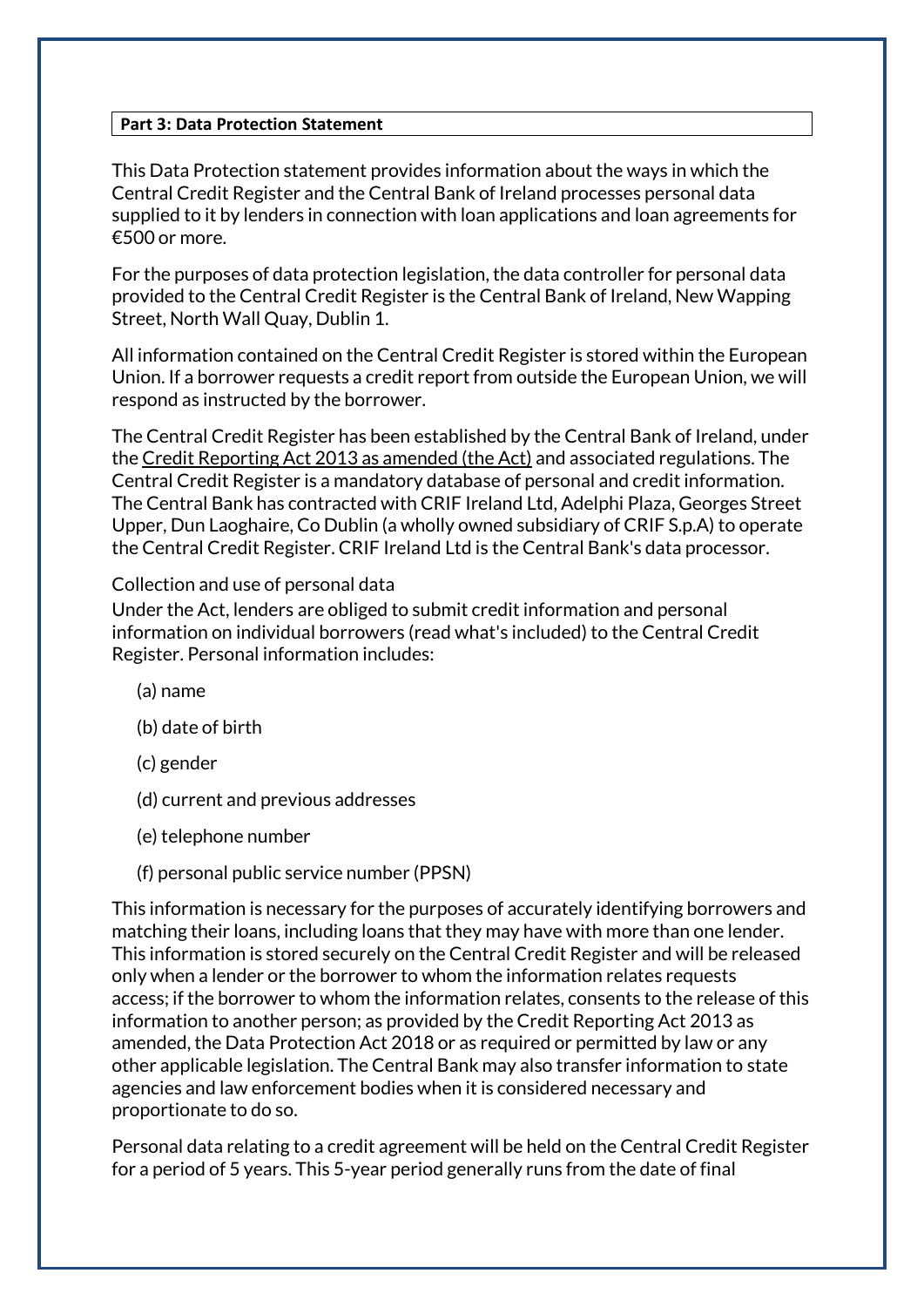repayment of the loan in question. It is important for the Central Bank to retain information in order to provide an accurate credit profile of a borrower. [Read](https://www.centralcreditregister.ie/borrower-area/retention-of-information/)  more [information on Retention of Information.](https://www.centralcreditregister.ie/borrower-area/retention-of-information/)

Personal information in the form of Identification Documents provided in respect of the exercise of any of your rights, such as a request for a credit report, request for an amendment, placing an explanatory statement or notice of suspected impersonation are retained for a period of 5 years.

A credit report will also contain information on any credit applications submitted by a borrower, such as the type of loan applied for, and the amount requested. Information on credit applications is retained for a period for six months.

A credit report will also contain a footprint. This is a record of all the dates that a credit report has been requested, by whom and the type and purpose of the enquiry.

The Central Bank may use any information held on the Central Credit Register in the performance of any of its functions.

The information held on the Central Credit Register also supports the Central Bank's obligations and functions including consumer protection, supervising the financial sector and ensuring finacial stability.

Any personal information to be transferred from the Central Credit Register to the Central Bank will be provided on a pseudonymised basis only.

This website uses cookies. Cookies are small text files that can be placed onto your computer, smartphone or other device by this website. [Read our full Privacy and](https://www.centralcreditregister.ie/privacy-cookies/)  [Cookie Policy here.](https://www.centralcreditregister.ie/privacy-cookies/)

#### Your rights

Under the Credit Reporting Act 2013 as amended, borrowers have the following rights in relation to information held on the Central Credit Register:

- a right to insert an explanatory statement on your credit report;
- a right to apply to have inaccurate, incomplete or not up-to-date information amended;
- a right to report suspected impersonation;
- a right to request a copy of your credit report.

Find out [further information in relation to these rights.](https://www.centralcreditregister.ie/borrower-area/apply-for-your-credit-report-and-other-rights/) In order to request your credit report or to request a credit report on behalf of another person, you will need to furnish some [identification documents.](https://www.centralcreditregister.ie/borrower-area/apply-for-your-credit-report-and-other-rights/identification-documents/)

Under data protection legislation, borrowers have the right to access personal data held in relation to them on the Central Credit Register and to apply to have inaccurate, incomplete or not up-to-date personal data rectified. Borrowers also have the right to request that access to their personal data be restricted while an amendment requested by that borrower is under consideration by the Central Credit Register.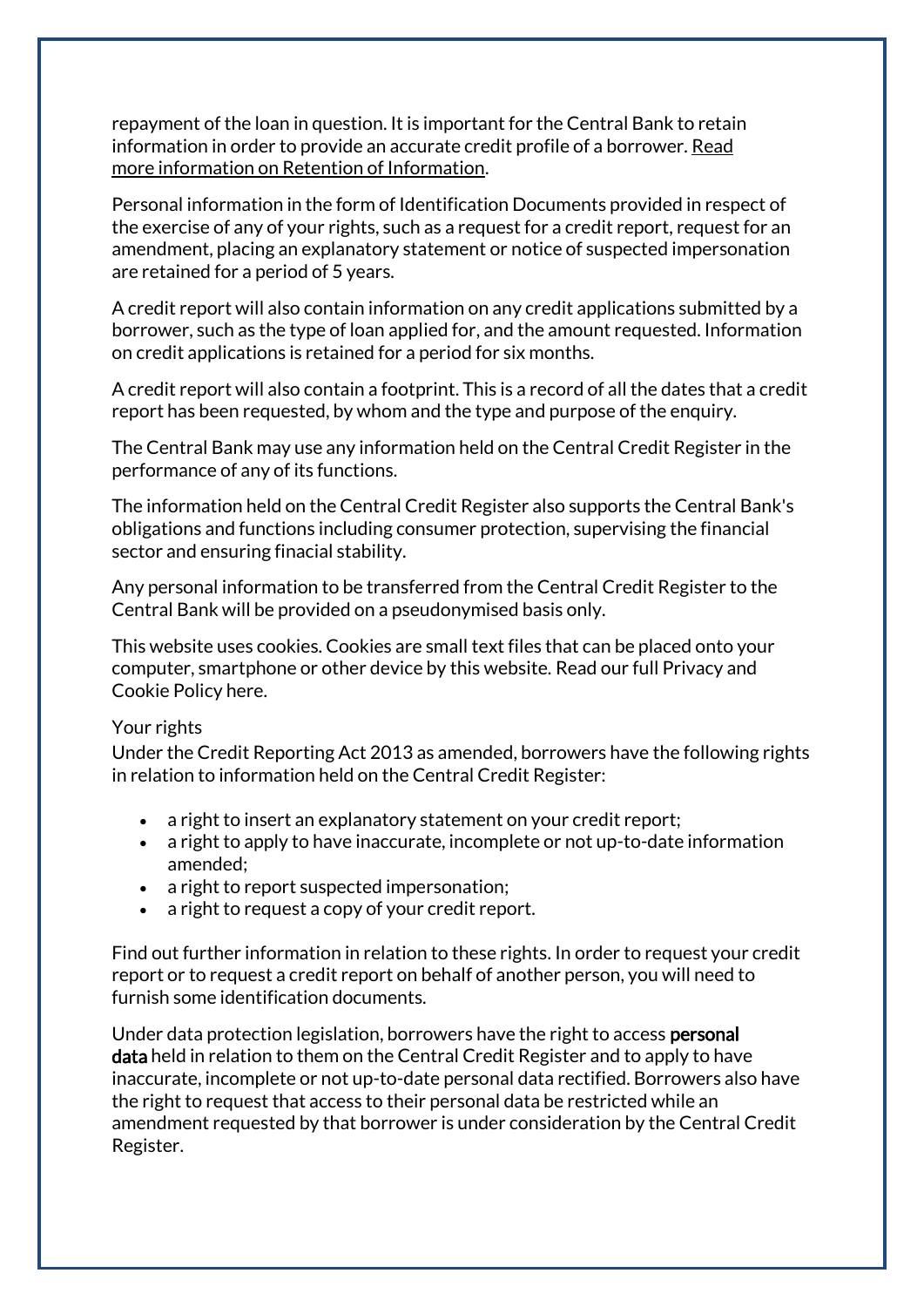#### Queries and complaints

Should you have any queries in respect of the Central Credit Register you can [contact](https://www.centralcreditregister.ie/borrower-area/contact-us/)  [us.](https://www.centralcreditregister.ie/borrower-area/contact-us/) Alternatively, you can contact the Data Protection Officer of the Central Bank at dataprotection@centralbank.ie o[r read the Central Bank's](https://www.centralbank.ie/fns/privacy-statement) Data Protection [Statement.](https://www.centralbank.ie/fns/privacy-statement) Individuals also have the right to lodge a complaint with the Data Protection Commission at any time.

#### Further information

If you have any questions about the Central Credit Register, you can contact us at:

Web: [www.centralcreditregister.ie](http://www.centralcreditregister.ie/)

Email: [myrequest@centralcreditregister.ie](mailto:myrequest@centralcreditregister.ie)

Landline: 01 224 5500

Address: Central Credit Register, Adelphi Plaza,

Georges Street Upper, Dún Laoghaire, Co Dublin.

Borrower's signature:  $\sqrt{1/2}$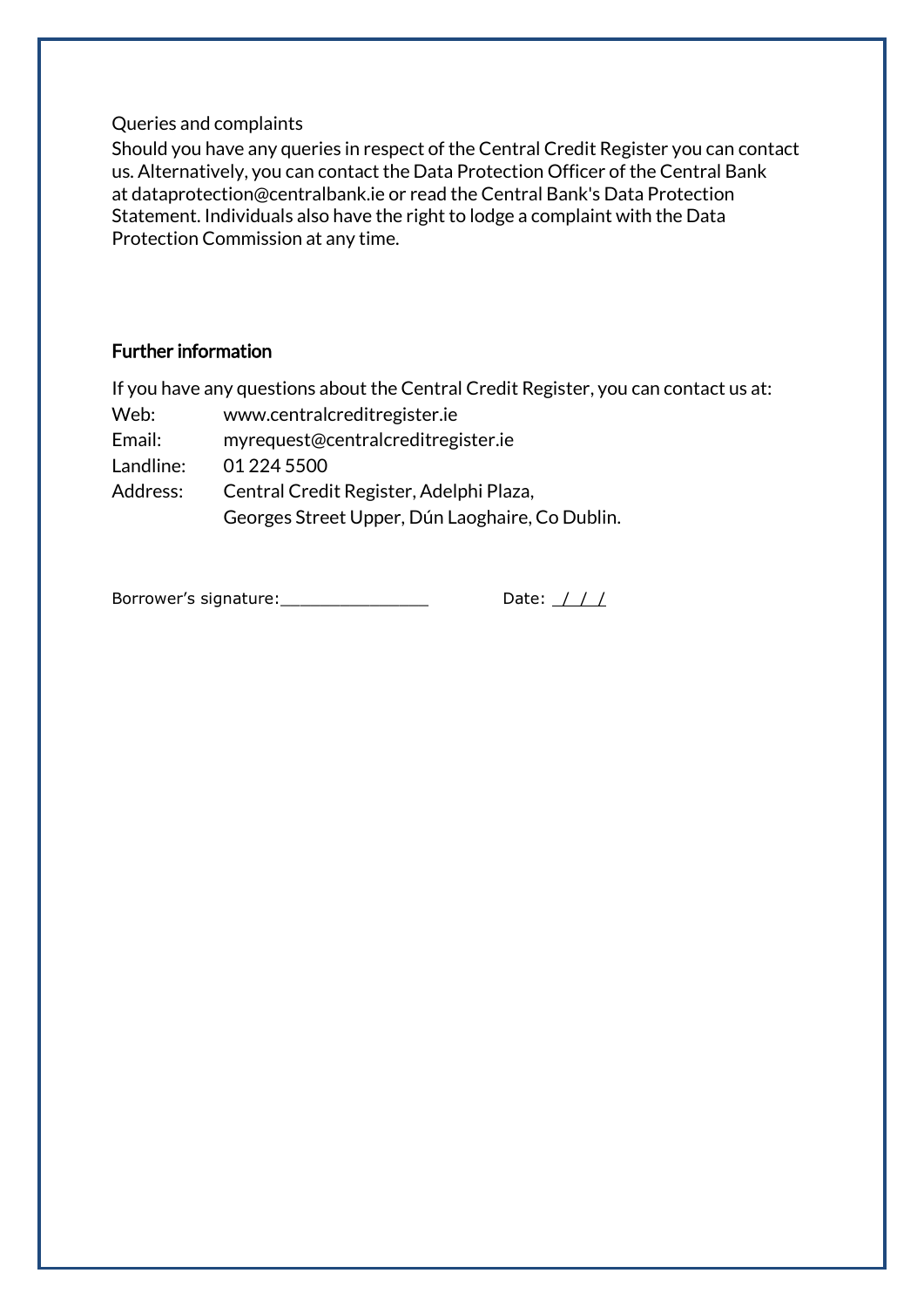#### **Part 4: Checklist**

|    | Part 4: Checklist                                                                                                                                |  |
|----|--------------------------------------------------------------------------------------------------------------------------------------------------|--|
| 1. | The borrower has signed the Declaration in Part 3.                                                                                               |  |
| 2. | The borrower's Identification Documentation is included. These relates to:                                                                       |  |
|    | The borrower's identity<br>$\bullet$<br>The borrower's address<br>$\bullet$<br>The borrower's Personal Public Service Number (PPSN)<br>$\bullet$ |  |
| 3. | The application form is signed by the borrower.                                                                                                  |  |

Return the signed application form together with the identification documentation:

**By email** to: [myrequest@centralcreditregister.ie](mailto:myrequest@centralcreditregister.ie)

**or** 

**By post** to:

Central Credit Register, Adelphi Plaza, Georges Street Upper, Dún Laoghaire, Co. Dublin.